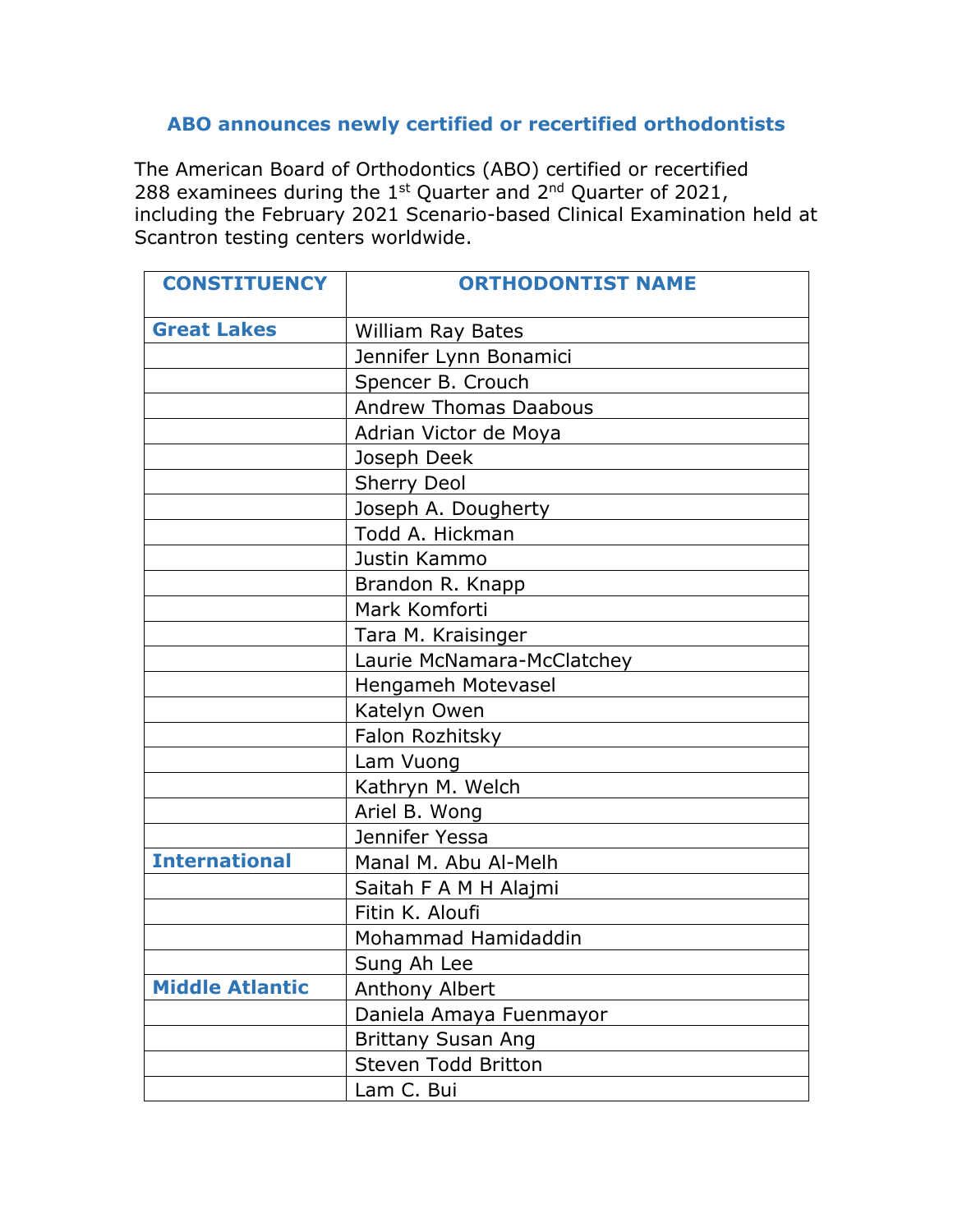|                   | <b>Celimar Busquets</b>    |
|-------------------|----------------------------|
|                   | Andrea Campoli             |
|                   | David Carpinello           |
|                   | Emily Chen-Ling Chou       |
|                   | <b>Allison Clark</b>       |
|                   | Gwen S. Cohen              |
|                   | Keith R. Dobrin            |
|                   | Rebecca Ilana Eis          |
|                   | <b>Holly Gray</b>          |
|                   | Latisha Henderson          |
|                   | Rebecca Lee                |
|                   | Janelle McQueen            |
|                   | Sita Patel                 |
|                   | Karen R. Reisner           |
|                   | Alex Steven Rosner         |
|                   | Michelle Schrader          |
|                   | Nishat Shahabuddin         |
|                   | Hun Shim                   |
|                   | Molly A. Siegel            |
|                   | Noor Tarazi                |
|                   | Nicholas R. Terrana        |
|                   | Yoonhee Ahn Wang           |
|                   | <b>Brandon Zipper</b>      |
| <b>Military</b>   | Andrea Alicea              |
|                   | Andrew Phillip Benfield    |
|                   | Sean P. Donovan            |
|                   | John R. Ensley             |
|                   | <b>Gregory Gittleman</b>   |
|                   | James Martineau            |
|                   | Duy Quoc Nguyen            |
|                   | Erin M. Speier             |
| <b>Midwestern</b> | Fernanda Arruda            |
|                   | Ashley C. Barnes           |
|                   | <b>Charles Thomas Bond</b> |
|                   | Derek Siu F. Cheng         |
|                   | Catherine K. Choi          |
|                   | Cuong D. Dao               |
|                   | Courtney May Ethington     |
|                   | James J. Galea             |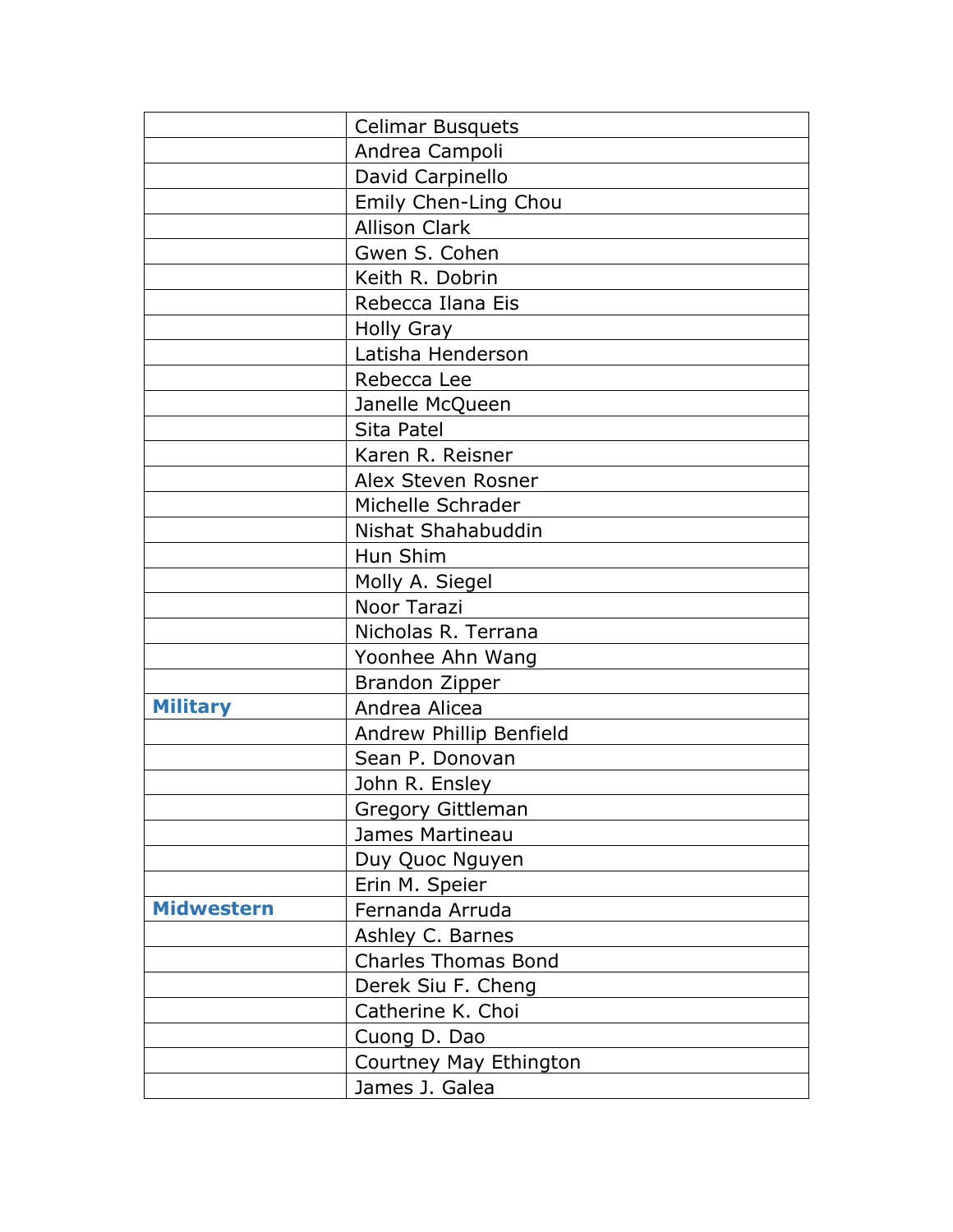|                     | Taylor Marie Geyer Holton          |
|---------------------|------------------------------------|
|                     | Shiloh Joshua Golden               |
|                     | Craig A. Grider                    |
|                     | Mark J. Guevarra                   |
|                     | Adam L. Hardin                     |
|                     | Jared Robert Holloway              |
|                     | Thomais Ioannou                    |
|                     | Elizabeth Jayne Ivey               |
|                     | Ross L. Johnson                    |
|                     | Kevin C. Kaiser                    |
|                     | <b>Edward Hoon Lee</b>             |
|                     | Sam Hwan Lee                       |
|                     | Rosemary O. Lelich                 |
|                     | Kyle Trevor Malstrom               |
|                     | Brieanna Lise Dixon Carlson Newton |
|                     | Monica Obniski                     |
|                     | Alan James Ostertag                |
|                     | Hasan F. Othman                    |
|                     | Maysaa Oubaidin                    |
|                     | Joshua David Padovano              |
|                     | Landon Robert Peterson             |
|                     | Jessica Marie Piepenbrink          |
|                     | Jean-Marc Retrouvey                |
|                     | Andrew Richter                     |
|                     | Gilpatrick Schmidtke               |
|                     | Sivan Shemer                       |
|                     | Zachary Von Smith                  |
|                     | Diana M. Torres                    |
|                     | Maura J. Vroman                    |
|                     | Kyle A. Wilson                     |
| <b>Northeastern</b> | Cyrus R. Aghdam                    |
|                     | Amanda Beth Albin                  |
|                     | Rawda O. Alghabban                 |
|                     | Ariel Bales-Kogan                  |
|                     | Nyle Blanck                        |
|                     | Laura M. Bodner                    |
|                     | Heidi Alyssa Borenstein            |
|                     | Nandan Buch                        |
|                     | Timothy M. Calnon                  |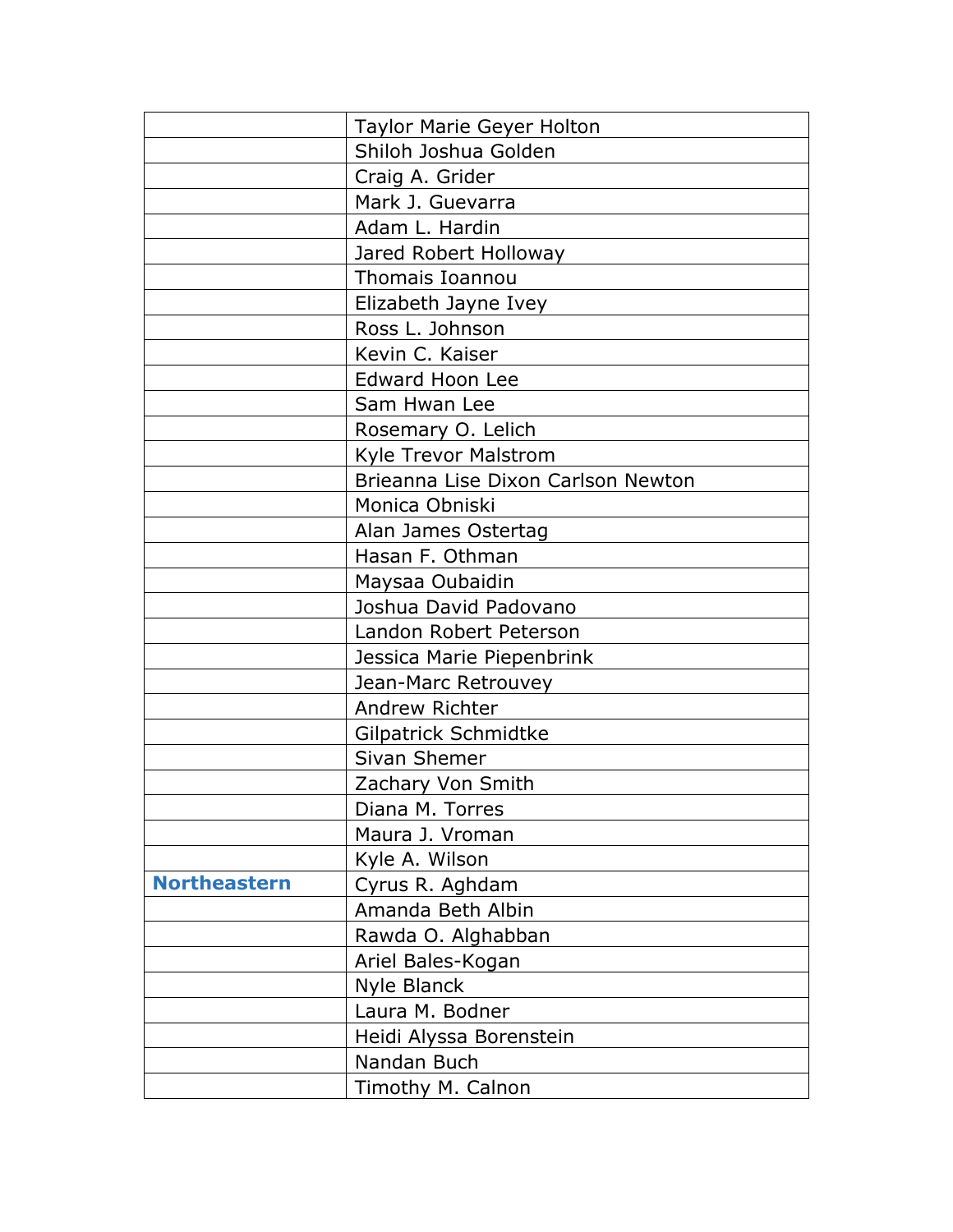|                      | Shaochi Chiou              |
|----------------------|----------------------------|
|                      | Tiffany M. Christensen     |
|                      | Nicole Cuoccio             |
|                      | Daniel M. Eves             |
|                      | HsinYuan Fan               |
|                      | Michael Fogge              |
|                      | Terry A. Giangreco         |
|                      | Joseph P. Giordano         |
|                      | Michael Jared Golub        |
|                      | Pornpan Hiranpradit        |
|                      | Lisa Honig                 |
|                      | Holly K. Jafarzade         |
|                      | Corrine E. Kunkle          |
|                      | Osnat Kuyunov              |
|                      | Amitabha Lala              |
|                      | Nadia Laniado              |
|                      | Kevin Kuang Lee            |
|                      | Wendan Li                  |
|                      | Sarah Naon                 |
|                      | <b>Timothy Reichheld</b>   |
|                      | Audra B. Reynoso           |
|                      | Ameeta K. Sachdev          |
|                      | <b>Emily Sachs</b>         |
|                      | Eman Salameh               |
|                      | Lucas Shapiro              |
|                      | <b>Sonny Song</b>          |
|                      | James Anthony Teebagy      |
|                      | Monica A. Teredesai        |
|                      | Canaan B. Tyner            |
|                      | Lauren E. Vitkus           |
|                      | Boshi Zhang                |
| <b>Pacific Coast</b> | Amin H. Abdallah           |
|                      | Abayomi Olusoji Akintorin  |
|                      | Kevin M. Andrews           |
|                      | Neelab Anwar               |
|                      | Mona Awadi                 |
|                      | Julie Ann Barrons Olsen    |
|                      | Thais C. Booms             |
|                      | <b>Tylor Daniel Brekke</b> |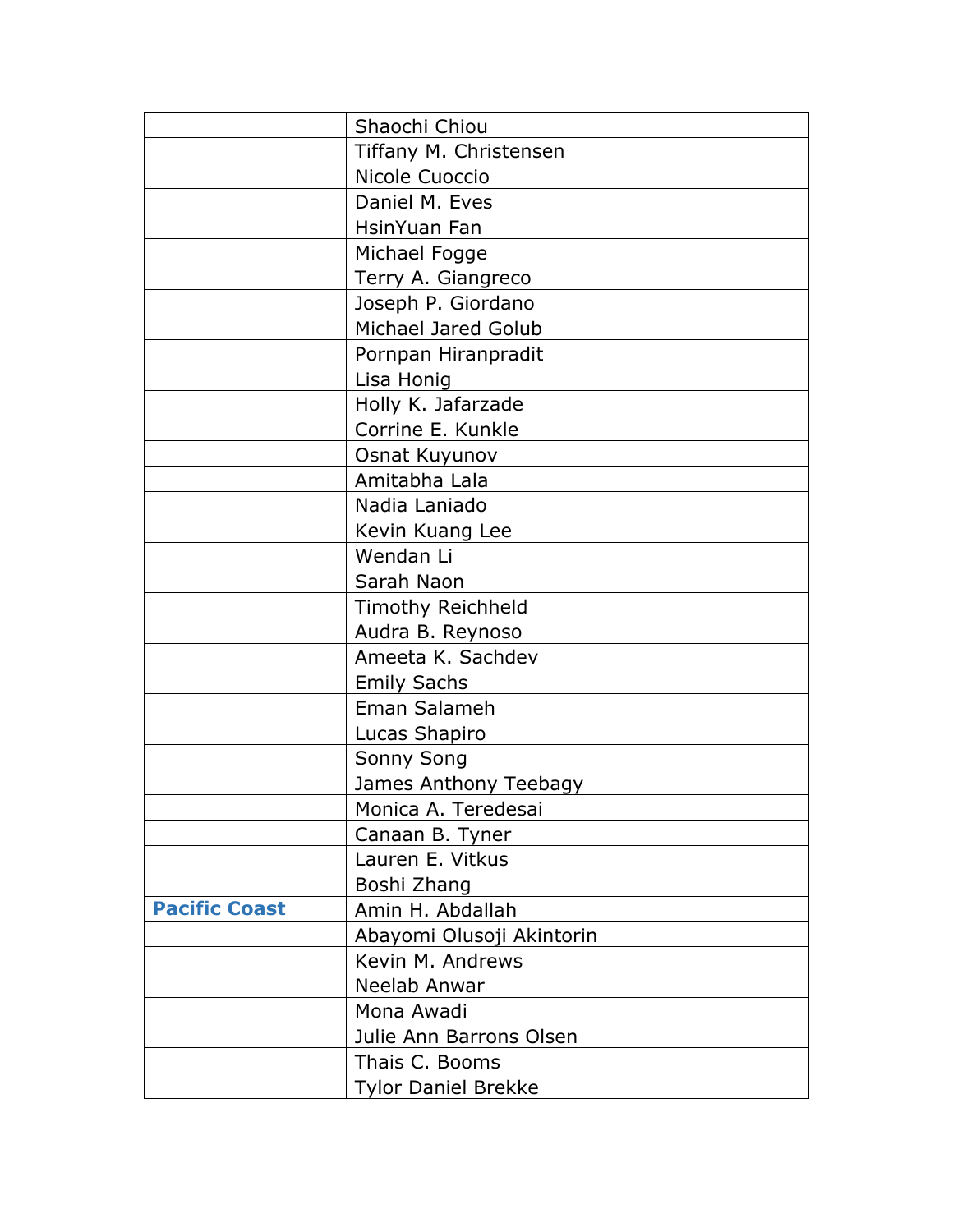| Julia J. Choi                 |
|-------------------------------|
| Ryann M. Christensen          |
| Brad M. Chun                  |
| Alexander Dao                 |
| Mahsa Dousti                  |
| Matthew E. Durschlag          |
| Islam Mohamed Hassan Elkenawy |
| Yiyu Fang                     |
| Steven W. Frank               |
| Cameron E. Freelove           |
| Bahar C. Ghafouri             |
| Jay Gousman                   |
| <b>Chantal Hakim</b>          |
| Timothy Howarth               |
| Brandon P. Huang              |
| Heidi Hyeyeon Huh             |
| Guneet Kaur-Kohli Kainth      |
| Madeline Kelley               |
| Daniel S. Khorshad            |
| Min Jeong Kim                 |
| Claire Kuo                    |
| Janice Sook Lee               |
| Andrew Levin                  |
| Ivan Chun Yin Lo              |
| Elizabeth K. Lyons            |
| Suchita Mandair               |
| Ronak N. Mody                 |
| Katherine Elizabeth Nasoff    |
| Trevor S. Nichols             |
| Jung Joo Park                 |
| <b>Kendrick Park</b>          |
| Bhavin S. Patel               |
| Puja Patel                    |
| Eric T. Phelps                |
| Joseph Phillips               |
| <b>Emily Poulos</b>           |
| <b>Thomas Warren Roblee</b>   |
| Sheldon K. Salins             |
| Shannon Schober               |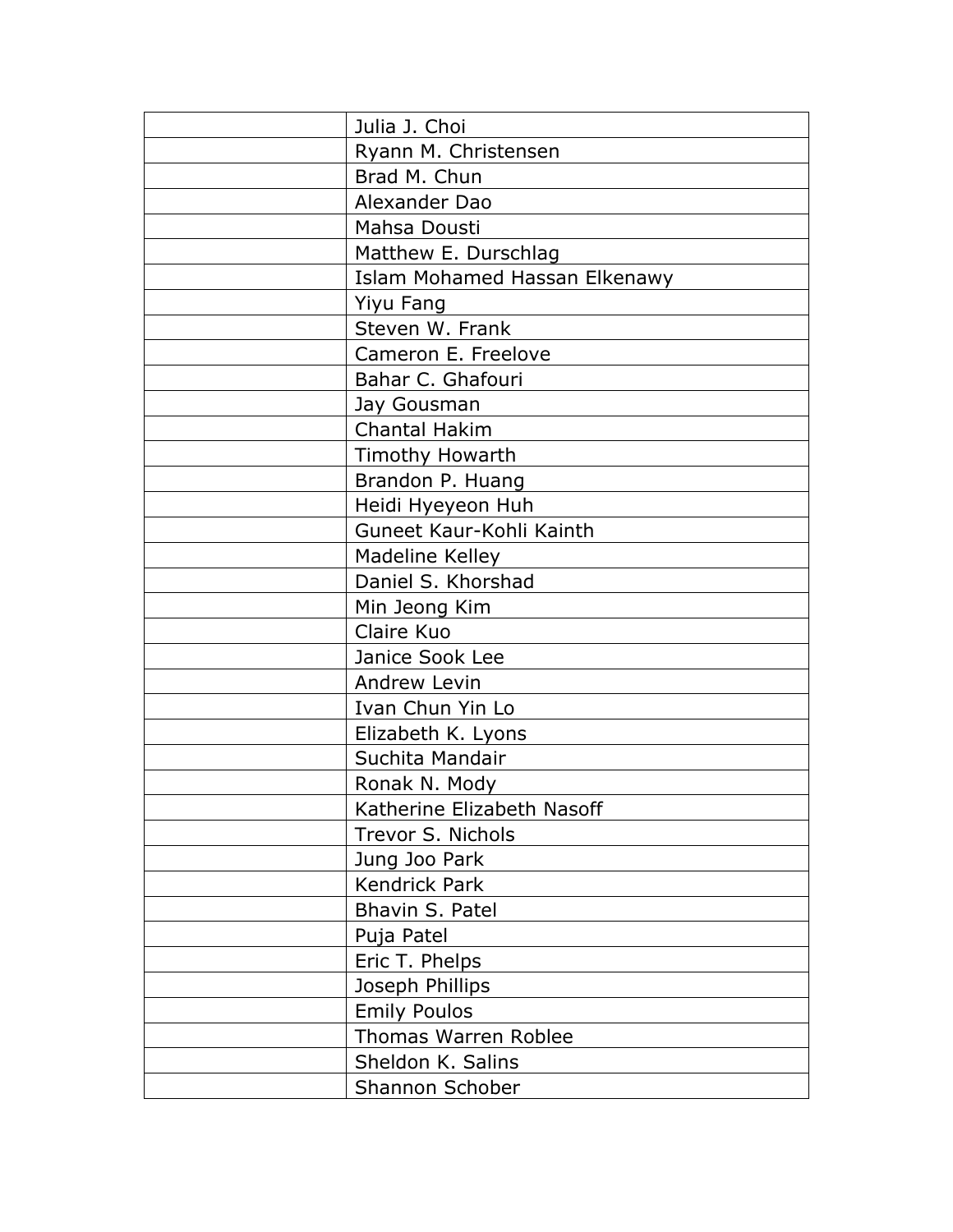|                       | Susan S. So                 |
|-----------------------|-----------------------------|
|                       | Amelia C. Stoker            |
|                       | Mario E. Tai                |
|                       | Erin Walker                 |
|                       | Brian R. Wilde              |
|                       | Timothy Yu                  |
| <b>Rocky Mountain</b> | Lauren S. Busch             |
|                       | Isaac D. Chung              |
|                       | Carolyn F. Cronin           |
|                       | Kelly Michelle Fenn         |
|                       | <b>Taylor Brett Francis</b> |
|                       | Matthew J. Goergen          |
|                       | Aaron D. Haskett            |
|                       | Nathan B. Helm              |
|                       | Matthew Iritani             |
|                       | Jimin K. Kang               |
|                       | Lina Kulkarni-Politano      |
|                       | Shelly Jena Lee             |
|                       | <b>Emily Malihi</b>         |
|                       | <b>Andrew Montalvo</b>      |
|                       | Shivali Nayak               |
|                       | Dhea Patel                  |
|                       | John M. Pobanz              |
|                       | Brandon E. Scheer           |
|                       | Spencer L. Schneider        |
|                       | <b>Sydney Stoker</b>        |
|                       | Qing Wan                    |
| <b>Southern</b>       | Emmanuel Alfonso Oropesa    |
|                       | Shadi Alkhoury              |
|                       | <b>Astin Barnes</b>         |
|                       | Nicolas R. Bisig            |
|                       | Matthew H. Caspersen        |
|                       | Justin R. Chisari           |
|                       | Benjamin M. Christman       |
|                       | <b>Adam Geoffrey Danze</b>  |
|                       | Julia Dean Whitaker         |
|                       | Mary Ellen Dobbs            |
|                       | Alexander Edelmann          |
|                       | Moataz N. Elmahdy           |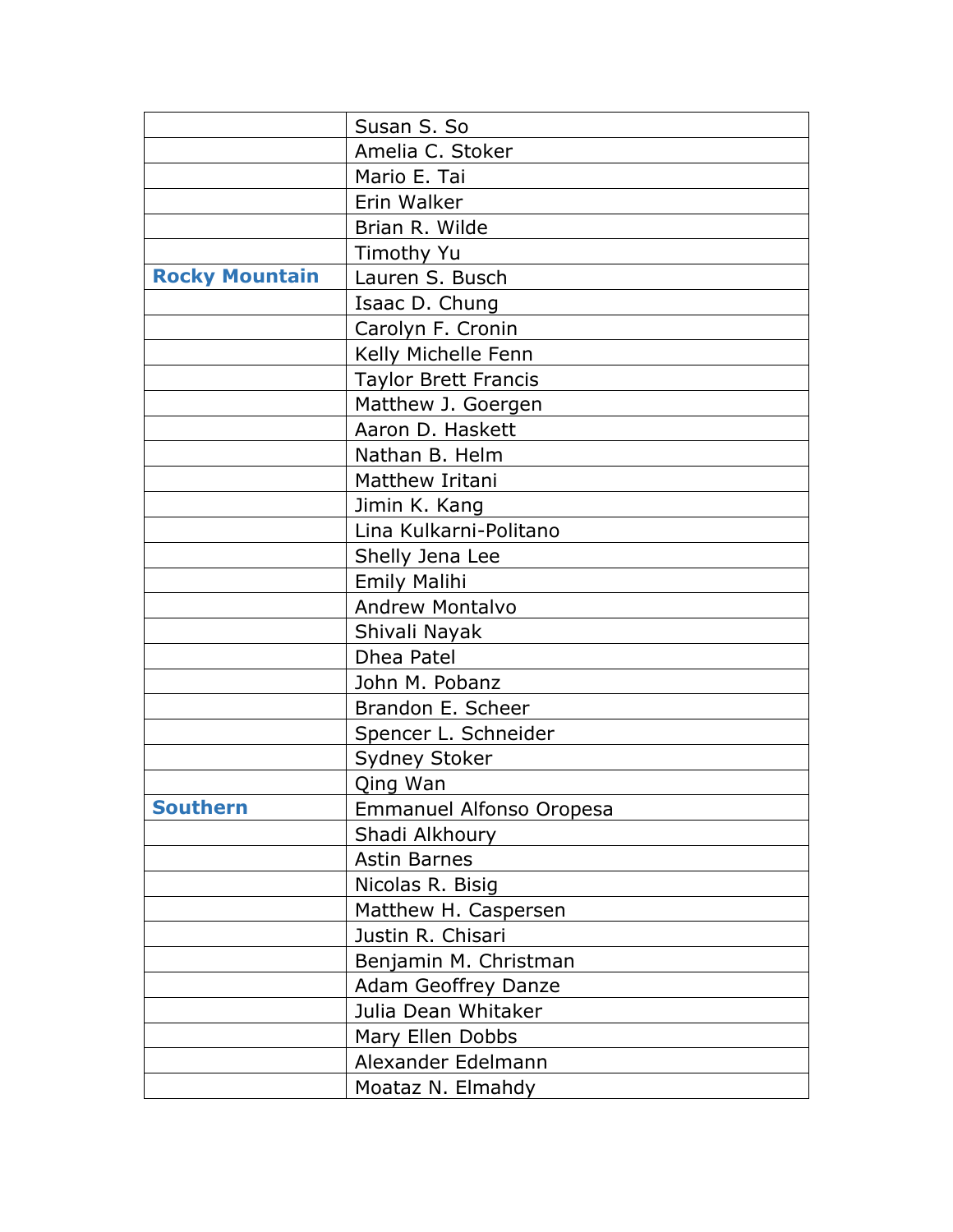|                     | Kalynn Foster                              |
|---------------------|--------------------------------------------|
|                     | Kelsey B. Gass                             |
|                     | <b>Wesley Gass</b>                         |
|                     | Lauren Gerkowicz                           |
|                     | Ernest J. Goodson                          |
|                     | <b>Tara Grzetic</b>                        |
|                     | Christian Eduardo Herrera Marquez          |
|                     | Divakar Sheshagirirao Karanth Huttinagadde |
|                     | Hannah Knott                               |
|                     | Meghan J. Lindgren                         |
|                     | Gregory Dale Long                          |
|                     | Carli Loss                                 |
|                     | Giana M. Lupinetti                         |
|                     | Eniko Macrae                               |
|                     | Shane Markey                               |
|                     | Jamie Martin                               |
|                     | Sarah M. McKee                             |
|                     | Craig Murphy                               |
|                     | Alpesh Patel                               |
|                     | Sean Steven Pawelek                        |
|                     | David Charles Pearson                      |
|                     | Andrew Ray                                 |
|                     | Cason Roberson                             |
|                     | Bhavendrasinh Sayania                      |
|                     | Jennifer Shim                              |
|                     | Katherine D. Solomon                       |
|                     | Joanna Song                                |
|                     | Pamela S. Steiger                          |
|                     | Kianoush M. Tari                           |
|                     | Korry Tauber                               |
|                     | Allyn M. Thames                            |
|                     | Estela L. Truzman                          |
|                     | Karen L. Varone                            |
|                     | Jue P. Wang                                |
|                     | Christopher A. Wollenschlaeger             |
| <b>Southwestern</b> | Sana Banday                                |
|                     | James N. Blackburn                         |
|                     | Larrissa K. Cali                           |
|                     | David R. Chen                              |